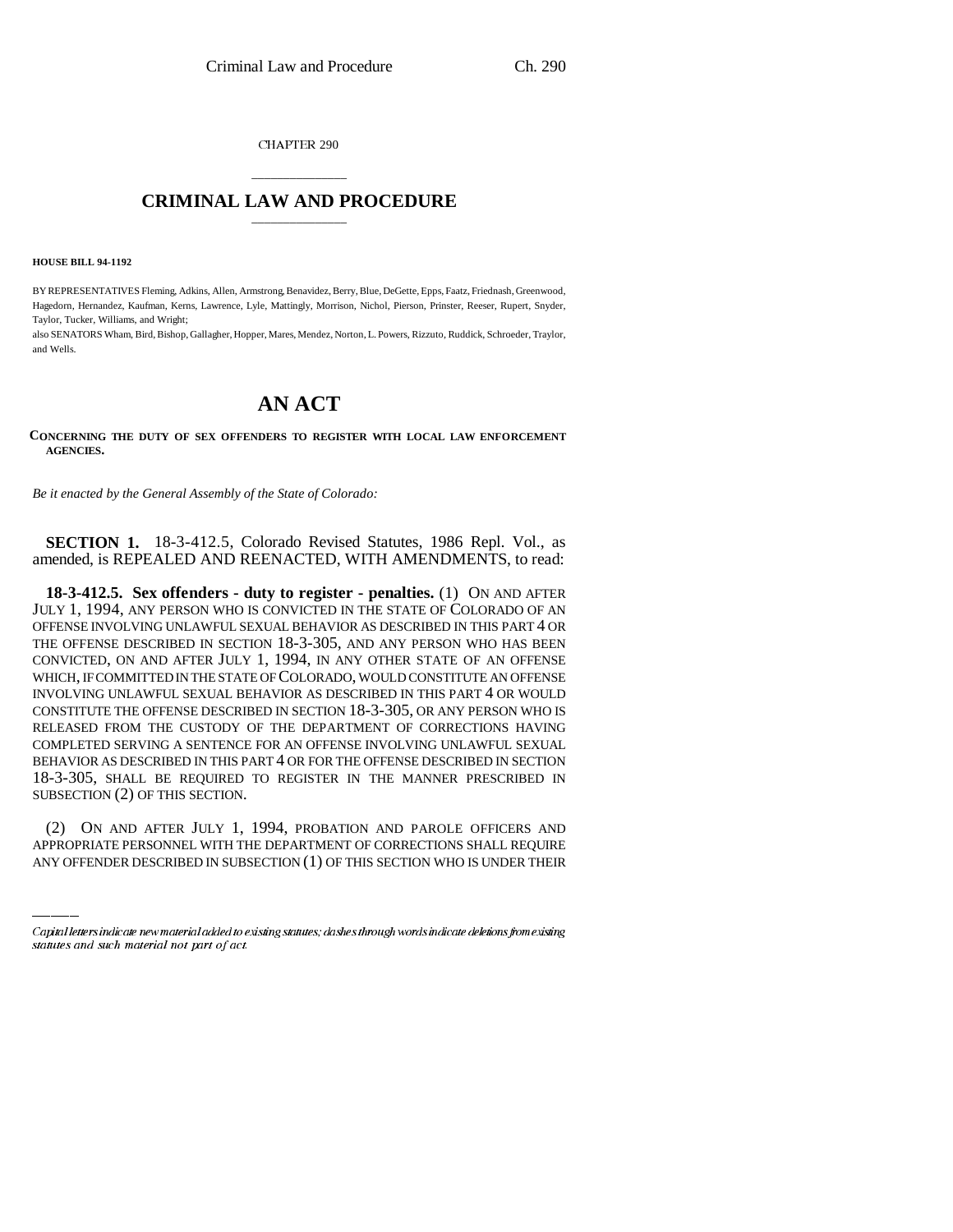## Ch. 290 Criminal Law and Procedure

JURISDICTION TO SIGN A NOTICE THAT INFORMS THE OFFENDER OF THE DUTY TO REGISTER WITH LOCAL LAW ENFORCEMENT AGENCIES IN ACCORDANCE WITH THIS SECTION. THE SAME PERSONS, AFTER OBTAINING A SIGNED NOTICE FROM AN OFFENDER, SHALL NOTIFY LOCAL LAW ENFORCEMENT AGENCIES WHERE THE OFFENDER PLANS TO RESIDE OF THE OFFENDER'S ADDRESS WITHIN FORTY-EIGHT HOURS AFTER AN OFFENDER HAS BEEN PLACED ON PAROLE OR PROBATION WHEN SUCH AN ADDRESS IS PROVIDED IN THE SIGNED NOTICE. DEPARTMENT OF CORRECTIONS PERSONNEL SHALL PROVIDE SUCH NOTICE NO LATER THAN TWO DAYS BEFORE THE OFFENDER IS TO BE RELEASED FROM THE DEPARTMENT OF CORRECTIONS.

(3) EACH PERSON WHO IS REQUIRED TO REGISTER PURSUANT TO SUBSECTION (1) OF THIS SECTION SHALL, WITHIN SEVEN CALENDAR DAYS OF BECOMING A TEMPORARY OR PERMANENT RESIDENT OF ANY CITY, TOWN, COUNTY, OR CITY AND COUNTY IN THE STATE OF COLORADO, REGISTER WITH THE LOCAL LAW ENFORCEMENT AGENCY IN THE PLACE OF SUCH PERSON'S TEMPORARY OR PERMANENT RESIDENCE BY COMPLETING A REGISTRATION FORM PROVIDED TO SUCH PERSON BY THE LOCAL LAW ENFORCEMENT AGENCY. SUCH REGISTRATION FORM SHALL CONTAIN SUCH INFORMATION REGARDING SUCH PERSON AS SHALL BE REQUIRED BY THE LOCAL LAW ENFORCEMENT AGENCY PURSUANT TO SUBSECTION (5) OF THIS SECTION. PERSONS WHO RESIDE WITHIN THE CORPORATE LIMITS OF ANY CITY, TOWN, OR CITY AND COUNTY SHALL REGISTER AT THE OFFICE OF THE CHIEF OF POLICE OF SUCH CITY, TOWN, OR CITY AND COUNTY. PERSONS WHO RESIDE OUTSIDE OF THE CORPORATE LIMITS OF ANY CITY, TOWN, OR CITY AND COUNTY SHALL REGISTER AT THE OFFICE OF THE COUNTY SHERIFF OF THE COUNTY WHERE SUCH PERSON RESIDES. ANY PERSON WHO IS REQUIRED TO REGISTER PURSUANT TO SUBSECTION (1) OF THIS SECTION SHALL BE REQUIRED TO REGISTER EACH TIME SUCH PERSON CHANGES SUCH PERSON'S TEMPORARY OR PERMANENT ADDRESS, REGARDLESS OF WHETHER SUCH PERSON HAS MOVED TO A NEW ADDRESS WITHIN THE JURISDICTION OF THE LAW ENFORCEMENT AGENCY WITH WHICH SUCH PERSON PREVIOUSLY REGISTERED.

(4) ANY PERSON WHO FAILS TO REGISTER PURSUANT TO SUBSECTIONS (1) AND (2) OF THIS SECTION, OR ANY PERSON WHO SUBMITS A REGISTRATION FORM CONTAINING FALSE INFORMATION, COMMITS THE OFFENSE OF FAILURE TO REGISTER AS A SEX OFFENDER. FAILURE TO REGISTER AS A SEX OFFENDER IS A CLASS 2 MISDEMEANOR; EXCEPT THAT, IN ADDITION TO ANY OTHER PENALTY PROVIDED BY SECTION 18-1-106, A PERSON SHALL BE SENTENCED TO A NINETY-DAY MANDATORY MINIMUM JAIL SENTENCE. ANY SECOND OR SUBSEQUENT OFFENSE IS A CLASS 6 FELONY; EXCEPT THAT, IN ADDITION TO ANY OTHER PENALTY PROVIDED BY SECTION 18-1-105, A PERSON SHALL BE SENTENCED TO A ONE-YEAR MANDATORY MINIMUM SENTENCE TO THE DEPARTMENT OF CORRECTIONS.

(5) EACH LOCAL LAW ENFORCEMENT AGENCY IN THE STATE OF COLORADO SHALL PREPARE REGISTRATION FORMS TO BE UTILIZED TO COMPLY WITH THIS SECTION. SUCH FORMS SHALL BE USED TO REGISTER PERSONS PURSUANT TO THIS SECTION. THE FORMS SHALL PROVIDE THAT THE PERSONS REQUIRED TO REGISTER PURSUANT TO THIS SECTION DISCLOSE SUCH INFORMATION AS REQUIRED BY THE LOCAL LAW ENFORCEMENT AGENCY. THE INFORMATION REQUIRED BY THE LOCAL LAW ENFORCEMENT AGENCY SHALL INCLUDE, BUT NEED NOT BE LIMITED TO, THE NAME, ADDRESS, AND PLACE OF EMPLOYMENT OF THE PERSON REQUIRED TO REGISTER.

(6) UPON RECEIPT OF ANY REGISTRATION FORM PURSUANT TO THIS SECTION, THE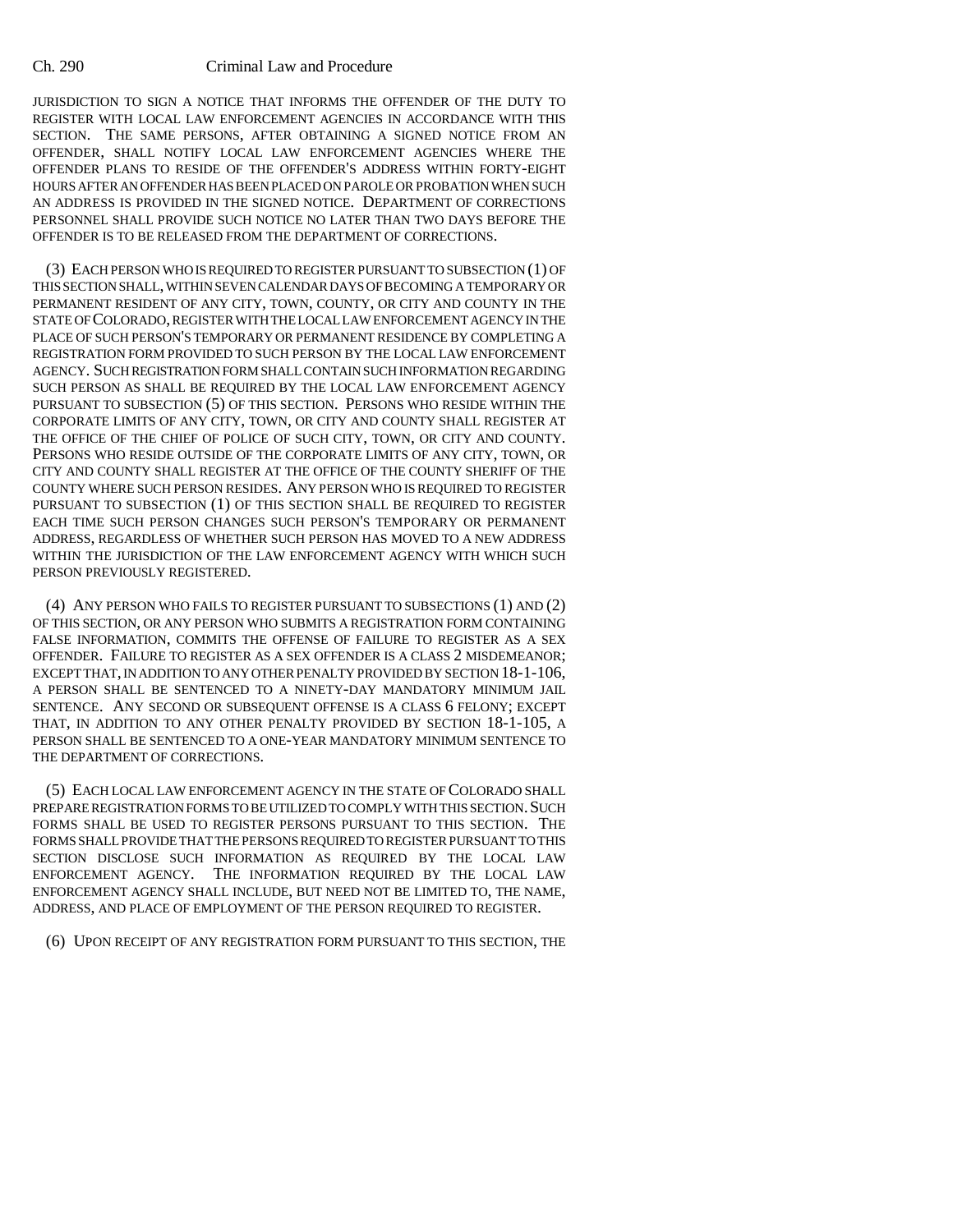LOCAL LAW ENFORCEMENT AGENCY SHALL RETAIN A COPY OF SUCH FORM. THE DIRECTOR OF THE COLORADO BUREAU OF INVESTIGATION MAY ESTABLISH A CENTRAL REGISTRY OF PERSONS REQUIRED TO REGISTER PURSUANT TO THIS SECTION AS SOON AS COMPUTERIZED RESOURCES ARE AVAILABLE. THE FORMS COMPLETED BY PERSONS REQUIRED TO REGISTER PURSUANT TO THIS SECTION SHALL BE CONFIDENTIAL AND SHALL NOT BE OPEN TO INSPECTION BY THE PUBLIC OR ANY PERSON OTHER THAN ANY LAW ENFORCEMENT OFFICER.

(7) ANY PERSON REQUIRED TO REGISTER PURSUANT TO SUBSECTION (1) OF THIS SECTION MAY PETITION THE DISTRICT COURT FOR AN ORDER WHICH DISCONTINUES THE REQUIREMENT FOR SUCH REGISTRATION AS FOLLOWS:

(a) IF THE OFFENSE WHICH REQUIRED SUCH PERSON TO REGISTER CONSTITUTED OR WOULD CONSTITUTE A CLASS 1, 2, OR 3 FELONY, AFTER A PERIOD OF TWENTY YEARS FROM THE DATE OF SUCH PERSON'S FINAL RELEASE FROM THE JURISDICTION OF THE COURT FOR SUCH OFFENSE, IF SUCH PERSON HAS NOT SUBSEQUENTLY BEEN CONVICTED OF ANY OFFENSE INVOLVING UNLAWFUL SEXUAL BEHAVIOR;

(b) IF THE OFFENSE WHICH REQUIRED SUCH PERSON TO REGISTER CONSTITUTED OR WOULD CONSTITUTE A CLASS 4, 5, OR 6 FELONY, AFTER A PERIOD OF TEN YEARS FROM THE DATE OF SUCH PERSON'S FINAL RELEASE FROM THE JURISDICTION OF THE COURT FOR SUCH OFFENSE, IF SUCH PERSON HAS NOT SUBSEQUENTLY BEEN CONVICTED OF ANY OFFENSE INVOLVING UNLAWFUL SEXUAL BEHAVIOR;

(c) IF THE OFFENSE WHICH REQUIRED SUCH PERSON TO REGISTER CONSTITUTED OR WOULD CONSTITUTE A MISDEMEANOR, AFTER A PERIOD OF FIVE YEARS FROM THE DATE OF SUCH PERSON'S FINAL RELEASE FROM THE JURISDICTION OF THE COURT FOR SUCH OFFENSE, IF SUCH PERSON HAS NOT SUBSEQUENTLY BEEN CONVICTED OF ANY OFFENSE INVOLVING UNLAWFUL SEXUAL BEHAVIOR.

(8) THE PROVISIONS OF THIS SECTION SHALL APPLY TO ANY PERSON ADJUDICATED AS A JUVENILE BASED ON THE COMMISSION OF ANY ACT DESCRIBED IN SUBSECTION (1) OF THIS SECTION; EXCEPT THAT, WITH RESPECT TO PARAGRAPHS (a) TO (c) OF SUBSECTION (7) OF THIS SECTION, A PERSON MAY PETITION THE COURT FOR AN ORDER TO DISCONTINUE THE DUTY TO REGISTER AS PROVIDED IN THOSE PARAGRAPHS BUT ONLY IF THE PERSON HAS NOT SUBSEQUENTLY BEEN ADJUDICATED AS A JUVENILE OR CONVICTED OF ANY OFFENSE INVOLVING UNLAWFUL SEXUAL BEHAVIOR. IN ADDITION, THE DUTY TO PROVIDE NOTICE TO AN OFFENDER OF THE DUTY TO REGISTER, AS SET FORTH IN SUBSECTION (2) OF THIS SECTION, SHALL APPLY TO JUVENILE PAROLE AND PROBATION OFFICERS AND APPROPRIATE PERSONNEL OF THE DIVISION OF YOUTH SERVICES IN THE DEPARTMENT OF HUMAN SERVICES.

**SECTION 2.** 17-22.5-202 (3), Colorado Revised Statutes, 1986 Repl. Vol., as amended, is amended BY THE ADDITION OF A NEW PARAGRAPH to read:

**17-22.5-202. Ticket to leave - discharge - clothes, money, transportation.** (3) (b.5) ON AND AFTER JULY 1, 1994, DIRECT APPROPRIATE PERSONNEL WITH THE DEPARTMENT OF CORRECTIONS TO REQUIRE ANY OFFENDER WHO IS RELEASED FROM THE CUSTODY OF THE DEPARTMENT OF CORRECTIONS HAVING COMPLETED SERVING A SENTENCE FOR AN OFFENSE INVOLVING UNLAWFUL SEXUAL BEHAVIOR AS DESCRIBED IN PART 4 OF ARTICLE 3 OF TITLE 18, C.R.S., OR FOR THE OFFENSE